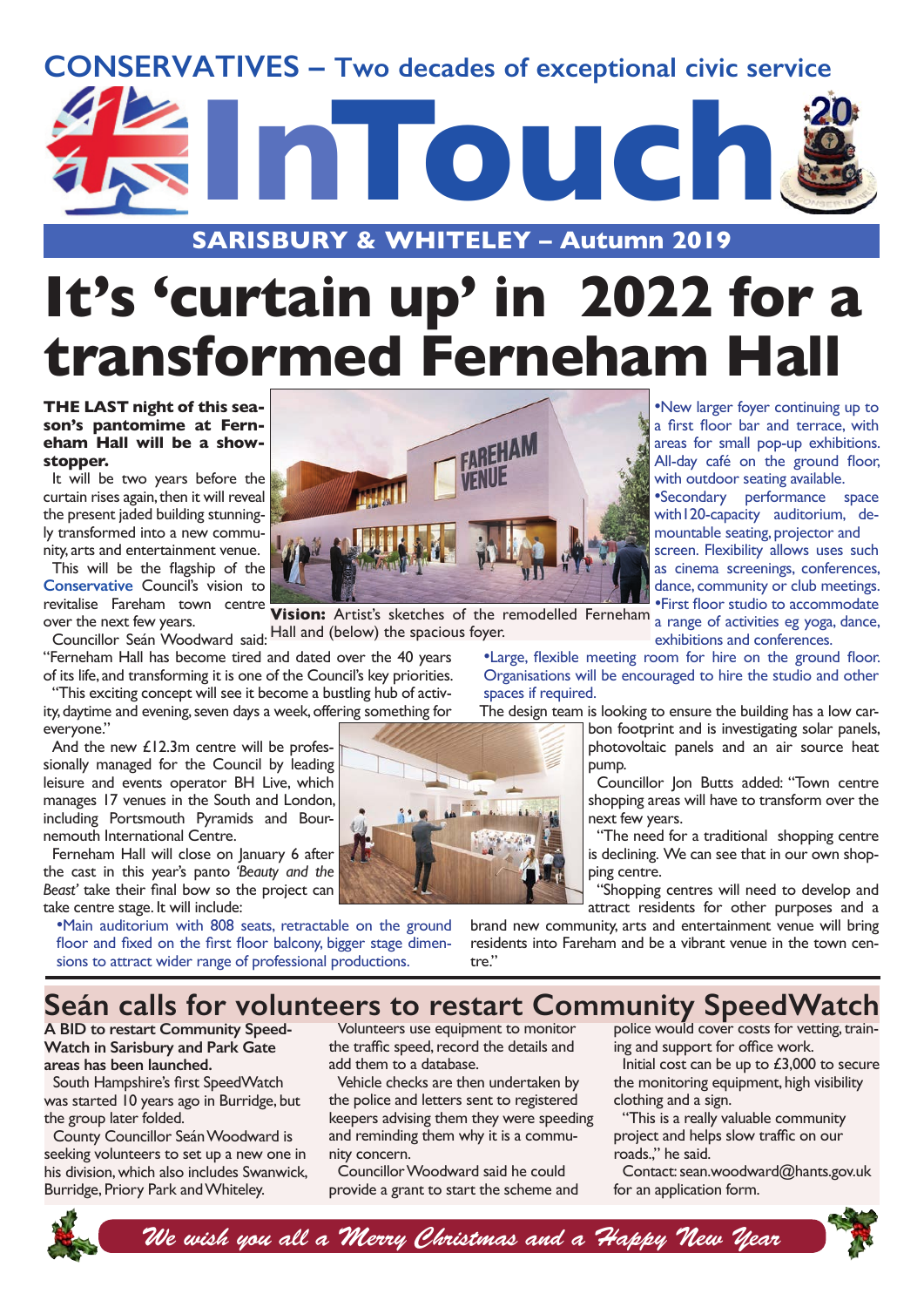#### **Helping rough sleepers**

A donation card has been launched making it easier to give money to a charity which helps rough sleepers in Fareham rather than to individuals. It will be particularly welcomed in

wards where the problem has led to demands from residents to tackle it. Fareham Street

AID

Aid created the card with a QR code which can be scanned with money going straight to the Two Saints charity. Cards are available from reception at the Civic Offices, One Community in Fareham Shopping Centre and the Citizens Advice.

#### **Choose your local heroes**

Residents are asked to nominate local heroes for Citizen or Young Citizen of

Honour awards. The annual awards honour those who have made a difference to local people's lives.

We believe the iconic red box is a significant feature in the conservation area and have asked the Council to adopt it. All ideas for future use gratefully re-

 There are two categories – under 18s and 18+. Previous winners

have been nominated for bravery, helping others at school or college, coping with something life changing, volunteering, helping the local environment or caring for an individual.

To nominate your hero either fill out our nomination form online, call communications on 01329 236100.

#### **Your call**

British Telecom is steadily removing telephone boxes as they are seldom used. Now BT wants to remove the one in the Sarisbury Green Conservation Area in front of the shops.

ceived. Many villages use them as book exchanges or for housing defibrillators,

Whether you voted for us or not, your Conservative councillors promise the highest standards of service to everyone in the community. Contact us any time and we'll respond personally within 48 hours.







Sadly, they were unable to restore the names in time for this year's Remembrance Day, but during the moving service and wreath-laying none was forgotten.

**Seán Woodward** 8 Persian Drive, Whiteley PO15 7BJ Tel: 01489 881030 Email: swoodward@fareham.gov. uk



### **BOROUGH COUNCILLORS Sarisbury & Whiteley**

### **COUNTY COUNCILLOR Fareham Sarisbury**

COME AND JOIN US If you support Conservative principles and would like to vote to select your Council and Parliamentary candidates, to attend social and political events or help us by delivering InTouch, why not join Sarisbury Branch of Fareham Conservative Association? Call Joanne Bull on 07956 081 329 or email joannebull75@gmail.com

He said: "These sorts of spaces are incredibly important to fledgling businesses as they are low risk and allow the proprietors to concentrate on what they do, while leaving BizSpace to look after the

PHOTO (I to r): Lee Bradbury, centre manager Louisa Jenner, Seán Woodward and marketing manager Khalid Aziz. .



**WE SERVE YOU ALL**



**THEIR names were carved with pride and a nation's gratitude for their sacrifice in two world wars.**

Seán Woodward said: "It was good to meet trustees Paul West and Andrew Fry, Jacqui Winter who is working on the fundraising and project co-ordinator Carolyne Haynes. This is a huge project which I am happy to support."

> But time and weather had almost obliterated several of the names on the 1914- 18 side of Sarisbury's war memorial. Fareham Council, which has been responsible for upkeep of the memorial since it was dedicated on Armistice Day 1921, was determined to restore them. Councillor Jon Butts said: "Following wide-ranging consultations with stone

masons, national memorial and conservation specialists the Council has now appointed a company with the technical capability to restore missing and badly eroded names as originally inscribed.

The project includes a church room at the front of the school, which can operate independently and is fully funded by the diocese at a cost of £250,000.

"This work will take place during a suitable spell of dry weather."

When added to the £10.8m from the developers, the school requires just £1.75m from the County Council's own resources.

# **Recarving their names with pride**

# **New £12.8m primary school to open in 2021**



## **Tributes to village figure**

**POPULAR Burridge village stalwart Ken Pothecary, who played an active role in the community, has died aged 76.**

As a long-serving chairman of Burridge Village Hall, Ken led a devoted band of volunteers through many changes and improvements to this popular community facility. He was also a key supporter of 1st Saris-



bury Scouts' recently completed self-build hall project. Councillor Jon Butts paid tribute to Ken's engaging sense of humour and his contributions to local life and expressed sincere condolences to his family and many friends.

# **Whiteley hosts £5m BizSpace venture**

Seán Woodward added: "Congratulations are due to Senior Minister Mark Madavan, the elders and congregation for what they have achieved for the community here."



**A NEW business initiative was formally opened in Whiteley.**

BizSpace is a £5m venture providing over 70 serviced offices offering easy-in, easy-out terms for new businesses in Fareham area.

Council Leader Seán Woodward, who opened the building with Khalid Aziz and former Pompey star Lee Bradbury, said it offered an excellent location.



building."

## **Brickworks income creation idea**

**BURSLEDON Brickworks museum trustees and fundraisers are pictured meeting County Council Leader Keith Mans and County Councillor Seán Woodward to discuss a new project.**

The £1.8m New Foundations Project will create an ongoing income stream for the museum with refurbishment of sheds to incorporate small business units.

It is the largest Victorian steam-driven brickworks in the UK and its survival is nationally and locally important.

**WHITELEY'S long-overdue new primary school, crucial to meet rising demand for pupil places, will open in September 2021.** The extra 3,500 homes being built in North of Whiteley spurred the County Council to grant planning

consent for Cornerstone C of E (aided) Primary School,. Located on a new site within the development, it will replace the existing one-form entry school that opened in temporary modular buildings at Bader Way in August 2013.

It will cater for 630 pupils aged 4 to 11.

The school will be designed and delivered by the County Council's Property Services, most of the £12.8m cost coming from developer contributions, plus a contribution from the diocese.

The new school and site will be transferred to Ports-

mouth Diocese, which will be responsible for the admissions policy, running and maintenance.

County Councillor Seán Woodward, who had longcampaigned for better educational facilities in Whiteley, said it was much-needed for the current Whiteley and for the northerly extension permitted by Winchester City Council of 3,500 extra houses.

"While the existing temporary buildings are of superb quality, it is important that the school moves into permanent buildings. It is also good news that Whiteley Church will have its own dedicated space for the first time in its 30-year history," he said.

# **'In my Father's house there are many rooms' John 14.2**



**HARD to believe this is a church, yet behind its ultra modern design it is still very much God's house where a Christian community worships.**

The break with tradition was formally sealed when the former Locks Heath Free Church was reopened in September as Waypoint Church.

The £5m showpiece took a lot of time planning with valuable contributions from parishioners and £40,000 each from Fareham Borough and Hampshire County Councils.

Wishing Waypoint good luck, Councillor Seán Woodward said: "With The Edge youth club and the many groups meeting within the church the positive outreach is inspiring."

The external design opens into a fresh-looking, bright and welcoming entrance way.

There's a new cafe and the large bright worship area continues the open and welcoming design, plus a fantastic sports hall that adds to the new community centre facilities.

PHOTO: Councillor Connie Hockley, Councillor Seán Woodward, ward Councillor Sarah Pankhurst and Senior Minister Mark Madavan, who formally opened the extension in Hunts Pond Road, Titchfield Common.